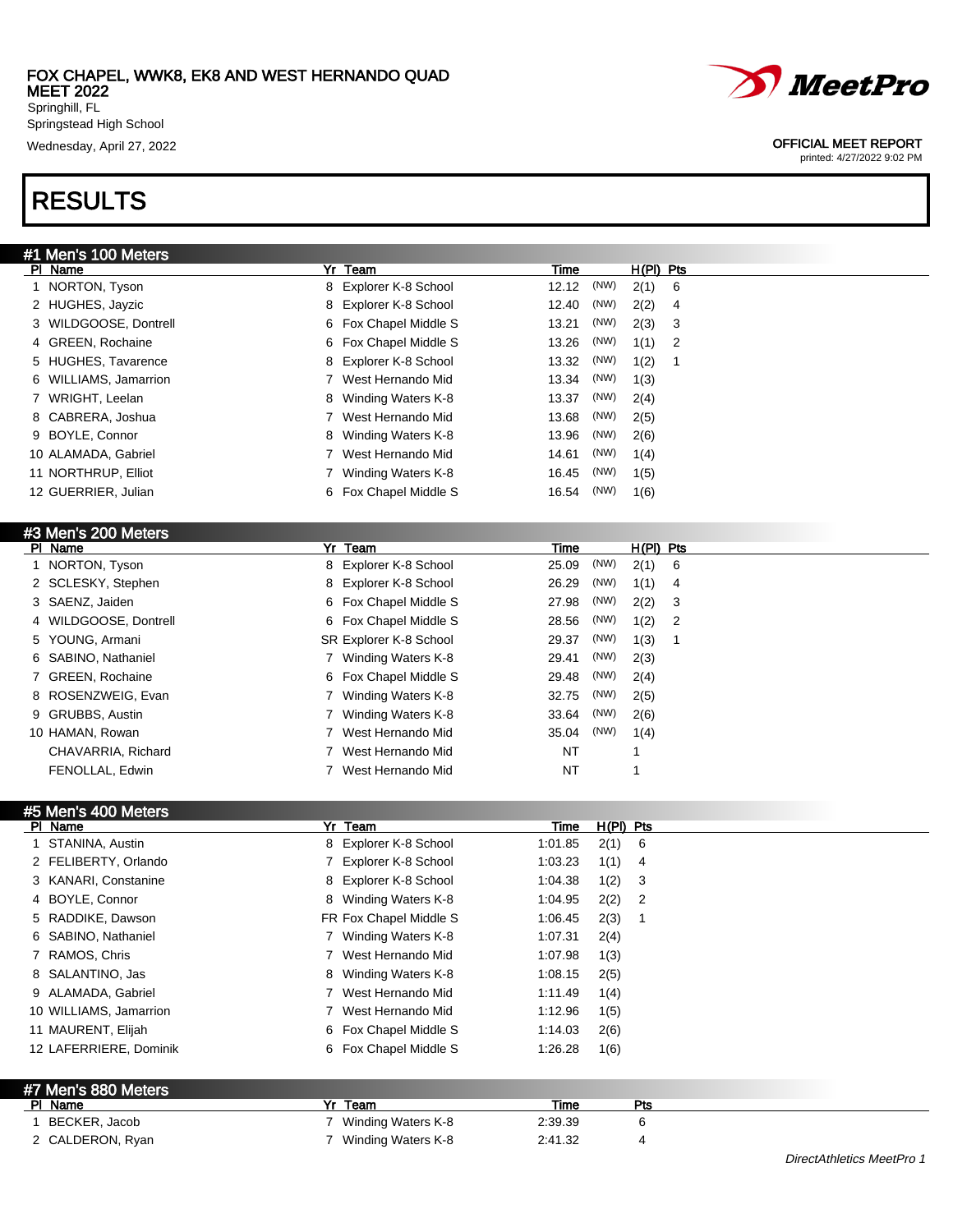

printed: 4/27/2022 9:02 PM

Wednesday, April 27, 2022 2002

Springstead High School

# RESULTS

| #7 Men's 880 Meters (cont'd) |                       |         |     |  |
|------------------------------|-----------------------|---------|-----|--|
| PI Name                      | Yr Team               | Time    | Pts |  |
| 3 MCWHINNIE, Simon           | 8 Winding Waters K-8  | 2:45.87 | 3   |  |
| 4 DAVIS, Tyler               | 7 Explorer K-8 School | 2:59.52 | 2   |  |
| 5 ELLIS, Joseph              | West Hernando Mid     | 2:59.86 |     |  |
| 6 TAYLOR, Zander             | Explorer K-8 School   | 3:06.29 |     |  |
| 7 TAYLOR, Mark               | West Hernando Mid     | 3:18.09 |     |  |
| 8 ROSARIO, Chris             | 8 Explorer K-8 School | 3:19.91 |     |  |
| 9 ELLIS, Giovanni            | West Hernando Mid     | 3:25.14 |     |  |
|                              |                       |         |     |  |
| <b>#9 Non Scoring 800</b>    |                       |         |     |  |

### #9 Non Scoring 800

| PI Name               | Yr Team                   | Time      |  |
|-----------------------|---------------------------|-----------|--|
| MIODOWSKI, Carter     | 6 Explorer K-8 School     | 2:54.96   |  |
| 2 DE LA ROSA, Aaron   | Explorer K-8 School<br>6  | 2:57.20   |  |
| 3 GRUBBS, Austin      | Winding Waters K-8<br>7   | 3:01.71   |  |
| 4 ROSENZWEIG, Evan    | Winding Waters K-8        | 3:05.81   |  |
| 5 VANWINKLE, Anthony  | Fox Chapel Middle S<br>6  | 3:10.06   |  |
| 6 FIGUREOA, William   | Explorer K-8 School<br>7  | 3:15.15   |  |
| 7 RIEGIS, Memphis     | 6 Explorer K-8 School     | 3:17.30   |  |
| 8 QUINONES, Jonathan  | Explorer K-8 School<br>6  | 3:21.12   |  |
| 9 LAFERRIERE, Dominik | Fox Chapel Middle S<br>6  | 3:21.97   |  |
| 10 DOOLEY, Adrian     | Winding Waters K-8        | 3:22.50   |  |
| 11 SCLESKY, Demitri   | Explorer K-8 School<br>6  | 3:27.63   |  |
| 12 ALLEN, Daniel      | Explorer K-8 School<br>6. | 3:28.08   |  |
| 13 EVERETT, Marvin    | Winding Waters K-8<br>7   | 3:29.78   |  |
| 14 STANINA, Ayden     | Explorer K-8 School<br>6  | 3:32.17   |  |
| 15 GUERRIER, Julian   | Fox Chapel Middle S<br>6  | 3:34.38   |  |
| 16 SMITH, Harleeh     | Explorer K-8 School<br>6  | 3:35.95   |  |
| 17 STORY, Jaden       | Explorer K-8 School<br>6  | 3:39.15   |  |
| 18 GONZALEZ, Ethan    | Explorer K-8 School<br>7  | 3:40.80   |  |
| 19 JOHNS, Chaz        | Explorer K-8 School<br>6. | 3:52.73   |  |
| 20 STEPHENS, Easton   | Explorer K-8 School<br>6  | 4:00.67   |  |
| 21 ROSARIO, Santino   | 6 Explorer K-8 School     | 4:01.88   |  |
| 22 SNYDER, Jack       | SR Explorer K-8 School    | 4:32.18   |  |
| 23 FIGUREOA, Xavier   | 7 Explorer K-8 School     | 5:16.00   |  |
| ELDERS, Landon        | Winding Waters K-8        | NT        |  |
| FIGUREOA, Julian      | Explorer K-8 School<br>6  | <b>NT</b> |  |
| FLOOD, Cam            | FR Fox Chapel Middle S    | NT        |  |
| KELLOGG, Isaiah       | FR Fox Chapel Middle S    | <b>NT</b> |  |

### #11 Men's 1600 Meters<br>PL Name **Plame Time Pts**<br>
Plame Time Pts<br>
Plant The Pts 7 Minding Waters K.8 6 5:58.60 6 6 6 6 6 7 Minding Waters K.8 6 5:58.60 6 6 7 Minding Waters K.8

| BECKER, Jacob      | Winding Waters K-8    | 5:58.60 |  |
|--------------------|-----------------------|---------|--|
| 2 MARTINEZ, Jaden  | Explorer K-8 School   | 6:10.97 |  |
| 3 FENOLLAL, Edwin  | 7 West Hernando Mid   | 6:17.93 |  |
| 4 QUINONES, Daniel | 8 Explorer K-8 School | 7:27.17 |  |
| 5 ROSARIO, Chris   | 8 Explorer K-8 School | 7:29.59 |  |
| 6 MASTIN, Keegan   | 6 Winding Waters K-8  | 7:42.62 |  |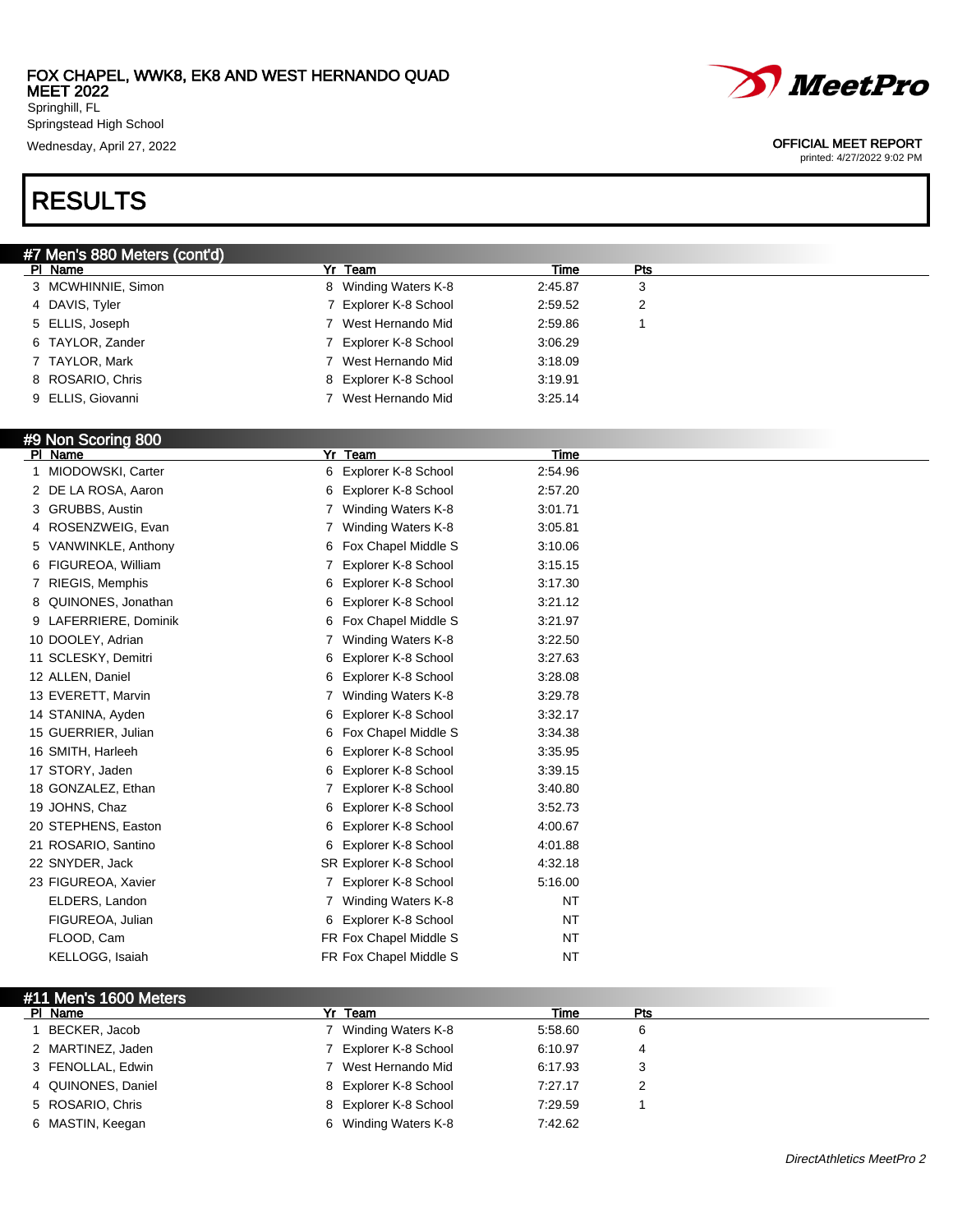

Wednesday, April 27, 2022 OFFICIAL MEET REPORT

# RESULTS

| #11 Men's 1600 Meters (cont'd)<br>PI Name |                         | Yr Team               |                     |             |         | Time       |             | Pts           |             |                  |       |                |
|-------------------------------------------|-------------------------|-----------------------|---------------------|-------------|---------|------------|-------------|---------------|-------------|------------------|-------|----------------|
| 7 WILLIAMS, Gavin                         |                         | 6 Winding Waters K-8  |                     |             |         | 8:53.42    |             |               |             |                  |       |                |
| #14 Men's 110m Hurdles                    |                         |                       |                     |             |         |            |             |               |             |                  |       |                |
| PI Name                                   |                         | Yr<br>Team            |                     |             |         | Time       |             |               | $H(PI)$ Pts |                  |       |                |
| 1 SAENZ, Jaiden                           |                         | 6 Fox Chapel Middle S |                     |             |         | 18.50      |             | (NW)          | 2(1)<br>6   |                  |       |                |
| 2 HUGHES, Jayzic                          |                         | 8                     | Explorer K-8 School |             |         | 18.83      |             | (NW)          | 1(1)<br>4   |                  |       |                |
| 3 SCLESKY, Stephen                        |                         | 8                     | Explorer K-8 School |             |         | 19.04      |             | (NW)          | 2(2)<br>3   |                  |       |                |
| 4 SALANTINO, Jas                          |                         | 8                     | Winding Waters K-8  |             |         | 19.53      |             | (NW)          | 1(2)<br>2   |                  |       |                |
| 5 GREEN, Rochaine                         |                         | 6                     | Fox Chapel Middle S |             |         | 19.95      |             | (NW)          | 1(3)<br>1   |                  |       |                |
| 6 CHAVARRIA, Richard                      |                         | 7                     | West Hernando Mid   |             |         | 20.35      |             | (NW)          | 2(3)        |                  |       |                |
| 7 STANINA, Austin                         |                         | 8                     | Explorer K-8 School |             |         | 20.38      |             | (NW)          | 1(4)        |                  |       |                |
| 8 NIGHT, Scott                            |                         | 8                     | Winding Waters K-8  |             |         | 20.39      |             | (NW)          | 2(4)        |                  |       |                |
| 9 SNEIDER, Caiden                         |                         | 7                     | Winding Waters K-8  |             |         | 22.30      |             | (NW)          | 1(5)        |                  |       |                |
| 10 RAMOS, Chris                           |                         | 7 West Hernando Mid   |                     |             |         | 22.35      |             | (NW)          | 1(6)        |                  |       |                |
| 11 WOLFE, Zachary                         |                         | 7                     | West Hernando Mid   |             |         | 26.24      |             | (NW)          | 2(5)        |                  |       |                |
| WILDGOOSE, Dontrell                       |                         | 6 Fox Chapel Middle S |                     |             |         |            | <b>NT</b>   | 2             |             |                  |       |                |
|                                           |                         |                       |                     |             |         |            |             |               |             |                  |       |                |
|                                           |                         |                       |                     |             |         |            |             |               |             |                  |       |                |
| #15 Men's 4 x 100m Relay<br>PI Team       |                         |                       |                     |             |         |            |             |               |             |                  |       |                |
| Winding Waters K-8 School (A)<br>1        |                         |                       |                     |             |         |            |             | Time<br>52.58 |             | Pts<br>6         |       |                |
|                                           |                         |                       |                     |             |         |            |             |               |             |                  |       |                |
| 2 Fox Chapel Middle School (A)            |                         |                       |                     |             |         |            |             | 55.14         |             | 4                |       |                |
| 3 West Hernando Middle School (A)         |                         |                       |                     |             |         |            |             | 57.18         |             | 2                |       |                |
| Explorer K-8 School (A)                   |                         |                       |                     |             |         |            |             | DQ            |             |                  |       |                |
|                                           |                         |                       |                     |             |         |            |             |               |             |                  |       |                |
| #17 Men's 4 x 400m Relay                  |                         |                       |                     |             |         |            |             |               |             |                  |       |                |
| PI Team                                   |                         |                       |                     |             |         |            |             | Time          |             | <b>Pts</b>       |       |                |
| Winding Waters K-8 School (A)<br>1        |                         |                       |                     |             |         |            |             | 4:30.13       |             | 6                |       |                |
| 2 West Hernando Middle School (A)         |                         |                       |                     |             |         |            |             | 4:51.90       |             | 4                |       |                |
| 3 Explorer K-8 School (A)                 |                         |                       |                     |             |         |            |             | 4:55.96       |             | 2                |       |                |
| 4 Fox Chapel Middle School (A)            |                         |                       |                     |             |         |            |             | 5:06.09       |             |                  |       |                |
|                                           |                         |                       |                     |             |         |            |             |               |             |                  |       |                |
| #19 Men's High Jump                       |                         |                       |                     |             |         |            |             |               |             |                  |       |                |
| PI Name                                   | Yr Team                 | Mark                  | 4' 0"               | 4'2''       | 4' 4"   | 4'6''      | 4'8"        | 4' 10"        | 5'0'        | 5'2"             |       | Pts            |
| STANINA, Austin                           | Explorer K-8 5' 0"<br>8 |                       | O                   | O           | XO      | $\circ$    | XO          | O             | XO          | XXX              |       | 6              |
| 2 NIGHT, Scott                            | 8 Winding Wate4' 8"     |                       | O                   | O           | O       | O          | $\circ$     | <b>XXX</b>    |             |                  |       | 3.5            |
| 2 KELLOGG, Isaiah                         | FR Fox Chapel M4' 8"    |                       | O                   | O           | O       | O          | O           | XXX           |             |                  |       | 3.5            |
| 4 SCLESKY, Stephen                        | 8 Explorer K-8 4'8"     |                       | O                   | XO          | XO      | O          | $\circ$     | <b>XXX</b>    |             |                  |       | $\overline{2}$ |
| 5 JOHNSON, Noah                           | Explorer K-8 4' 6"<br>8 |                       | O                   | $\mathsf O$ | $\circ$ | $\circ$    | <b>XXX</b>  |               |             |                  |       | 1              |
| 6 STRAWCUTTER, Antonio                    | 7 West Hernan 4' 4"     |                       | O                   | O           | $\circ$ | <b>XXX</b> |             |               |             |                  |       |                |
| GUERRIER, Julian                          | Fox Chapel MNH<br>6     |                       | XXX                 |             |         |            |             |               |             |                  |       |                |
| LAFERRIERE, Dominik                       | 6 Fox Chapel MNH        |                       | <b>XXX</b>          |             |         |            |             |               |             |                  |       |                |
|                                           |                         |                       |                     |             |         |            |             |               |             |                  |       |                |
| #21 Men's Long Jump                       |                         |                       |                     |             |         |            |             |               |             |                  |       |                |
| PI Name                                   | Yr Team                 | <b>Mark</b>           |                     | Rnd 1       |         | Rnd 2      | Rnd 3       |               | Rnd 4       | Rnd <sub>5</sub> | Rnd 6 | <b>Pts</b>     |
| 1 PAGAN, Yoskar                           | 7 Explorer K-8 15' 7"   |                       | (NW)                | 13' 9"      |         | 15'7''     | <b>FOUL</b> |               |             |                  |       | 6              |
| 2 ROMMEL, Justin                          | 8 Winding Wate15' 5"    |                       | (NW)                | 15'5''      |         | 14' 10"    | 13' 6"      |               |             |                  |       | 4              |



printed: 4/27/2022 9:02 PM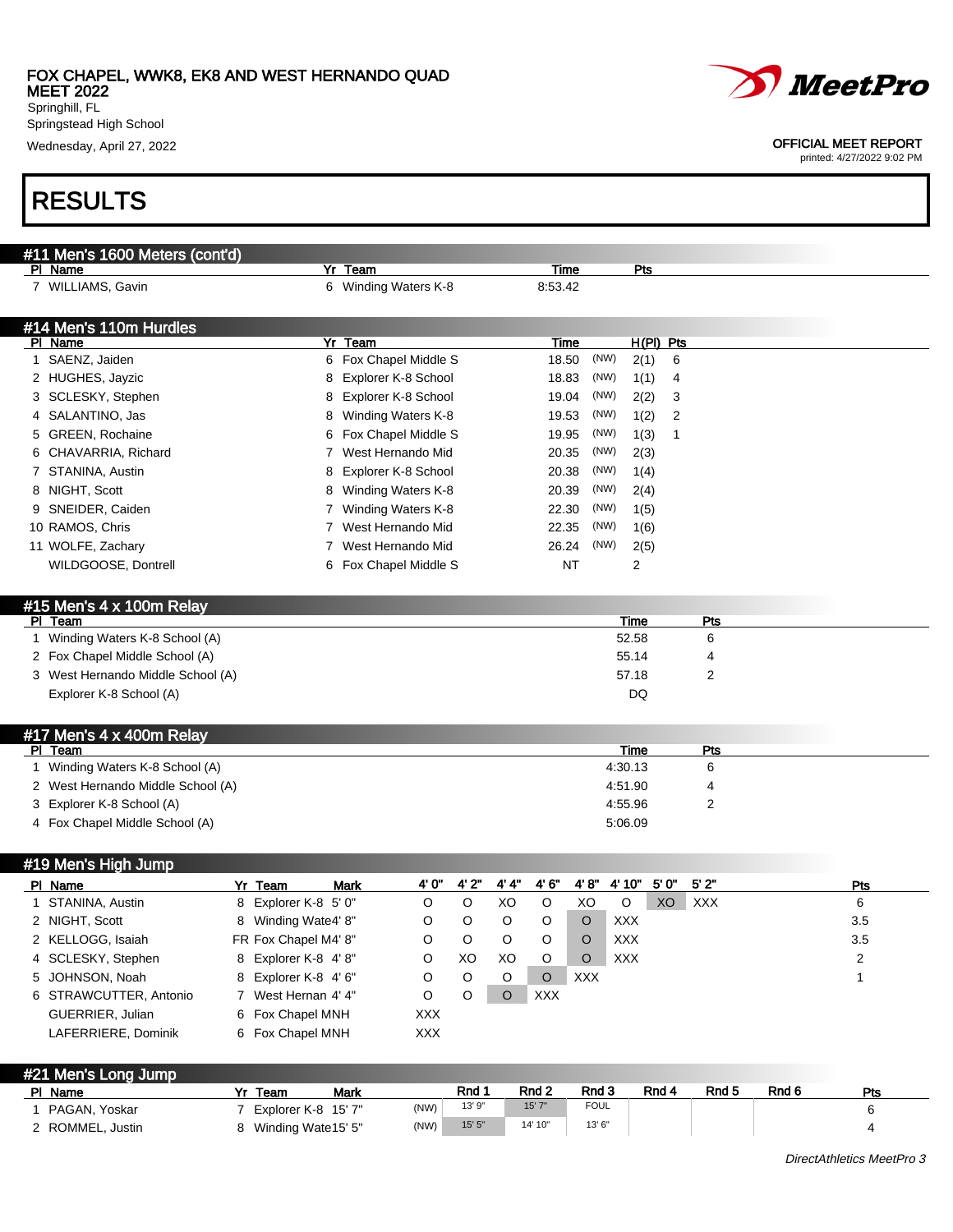

printed: 4/27/2022 9:02 PM

Springstead High School

Wednesday, April 27, 2022 OFFICIAL MEET REPORT

# RESULTS

### #21 Men's Long Jump (cont'd)

| PI Name            | <b>Mark</b><br>Yr Team |      | Rnd 1       | Rnd 2       | Rnd 3       | Rnd 4 | Rnd 5 | Rnd 6 | <b>Pts</b> |
|--------------------|------------------------|------|-------------|-------------|-------------|-------|-------|-------|------------|
| 3 FLORES, Xavier   | 8 Winding Wate 14' 10" | (NW) | 14' 6"      | 14' 10"     | 13' 4"      |       |       |       | 3          |
| 4 JOHNSON, Noah    | 8 Explorer K-8 14' 9"  | (NW) | 14' 6"      | <b>FOUL</b> | 14' 9"      |       |       |       | 2          |
| 5 CABRERA, Joshua  | 7 West Hernan 14' 7"   | (NW) | 14'7''      | 14'5''      | <b>FOUL</b> |       |       |       |            |
| 6 WOLFE, Zachary   | 7 West Hernan 14' 6"   | (NW) | 14'0''      | 12'7''      | 14'6''      |       |       |       |            |
| 7 TAYLOR, Zander   | 7 Explorer K-8 14' 5"  | (NW) | 13' 11"     | <b>FOUL</b> | 14'5''      |       |       |       |            |
| 8 WRIGHT, Leelan   | 8 Winding Wate 14' 4"  | (NW) | 14'2"       | 12' 4"      | 14' 4"      |       |       |       |            |
| 9 KELLOGG, Isaiah  | FR Fox Chapel M13' 7"  | (NW) | <b>FOUL</b> | 13' 7"      | <b>FOUL</b> |       |       |       |            |
| 10 RADDIKE, Dawson | FR Fox Chapel M12' 10" | (NW) | 12' 10"     | 12'3''      | <b>FOUL</b> |       |       |       |            |
| 11 FLOOD, Cam      | FR Fox Chapel M11' 11" | (NW) | 11'11"      | 9'10"       | 10'0''      |       |       |       |            |
| 12 ELLIS, Armoni   | SR West Hernan 10' 9"  | (NW) | 10'9''      | 10'7"       | 10'6"       |       |       |       |            |

#### #23 Men's Shot Put

| PI Name              | Yr Team                | Mark | Rnd 1 | Rnd 2 | Rnd 3 | Rnd 4 | Rnd 5 | Rnd 6 | <b>Pts</b> |
|----------------------|------------------------|------|-------|-------|-------|-------|-------|-------|------------|
| 1 FOLTZ, Matthew     | 7 West Hernan 36' 2"   |      |       |       |       |       |       |       | 6          |
| 2 RAMOS, Johnathan   | 8 Explorer K-8 35' 9"  |      |       |       |       |       |       |       | 4          |
| 3 HILL, Corey        | 8 Winding Wate 34' 0"  |      |       |       |       |       |       |       | 3          |
| 4 DAVIS, Noah        | 8 Winding Wate 33' 8"  |      |       |       |       |       |       |       | 2          |
| 5 CEDENO, Radneil    | 6 Fox Chapel M32' 10"  |      |       |       |       |       |       |       |            |
| 6 ARCHIBALD, Marshun | 8 Explorer K-8 31' 9"  |      |       |       |       |       |       |       |            |
| 7 SELLBACK, Zach     | 8 Explorer K-8 30' 11" |      |       |       |       |       |       |       |            |
| 8 PALMER, Tyler      | 7 West Hernan 30' 7"   |      |       |       |       |       |       |       |            |
| 9 CABRERA, Jorge     | 7 West Hernan 29' 6"   |      |       |       |       |       |       |       |            |
| 10 WHITE, Logan      | 8 Winding Wate 27' 10" |      |       |       |       |       |       |       |            |

#### #25 Men's Discus

| PI Name              | Yr Team                | <b>Mark</b> | Rnd 1 | Rnd 2 | Rnd 3 | Rnd 4 | Rnd 5 | Rnd 6 | <b>Pts</b> |
|----------------------|------------------------|-------------|-------|-------|-------|-------|-------|-------|------------|
| 1 HILL, Corey        | 8 Winding Wate87' 6"   |             |       |       |       |       |       |       | 6          |
| 2 DAVIS, Tyler       | 7 Explorer K-8 87' 0"  |             |       |       |       |       |       |       | 4          |
| 3 BOWEN, Riley       | 7 West Hernan 77' 2"   |             |       |       |       |       |       |       | 3          |
| 4 STEINER, Levi      | 7 Winding Wate 75' 10" |             |       |       |       |       |       |       | 2          |
| 5 ARCHIBALD, Marshun | 8 Explorer K-8 72' 0"  |             |       |       |       |       |       |       |            |
| 6 PALMER, Tyler      | 7 West Hernan 62' 2"   |             |       |       |       |       |       |       |            |
| 7 DORSEY, Landon     | 8 Explorer K-8 61' 6"  |             |       |       |       |       |       |       |            |
| 8 MAINES, Elijah     | 7 West Hernan 61' 4"   |             |       |       |       |       |       |       |            |
| 9 WHITE, Logan       | 8 Winding Wate60' 10"  |             |       |       |       |       |       |       |            |
| 10 CEDENO, Radneil   | 6 Fox Chapel M48' 2"   |             |       |       |       |       |       |       |            |

#### #2 Women's 100 Meter

| $\pi$ , wonen 3 too meters |                        |            |      |             |  |
|----------------------------|------------------------|------------|------|-------------|--|
| PI Name                    | Yr Team                | Time       |      | $H(PI)$ Pts |  |
| 1 NELLES, Rochelle         | 8 Winding Waters K-8   | 13.82 (NW) |      | $2(1)$ 6    |  |
| 2 DENMARK, Hailey          | 7 West Hernando Mid    | 14.20      | (NW) | $1(1)$ 4    |  |
| 3 HOLDER, Jaleiah          | FR Fox Chapel Middle S | 14.27      | (NW) | $2(2)$ 3    |  |
| 4 EDWARDS, Ivanna          | 7 West Hernando Mid    | 14.49      | (NW) | $2(3)$ 2    |  |
| 5 EVANS, Delanie           | 8 Winding Waters K-8   | 14.62 (NW) |      | $2(4)$ 1    |  |
| 6 BENNETT, Philisha        | West Hernando Mid      | 14.70 (NW) |      | 1(2)        |  |
| 7 MIODOWSKI, Zaniyah       | 6 Explorer K-8 School  | 14.74      | (NW) | 1(3)        |  |
|                            |                        |            |      |             |  |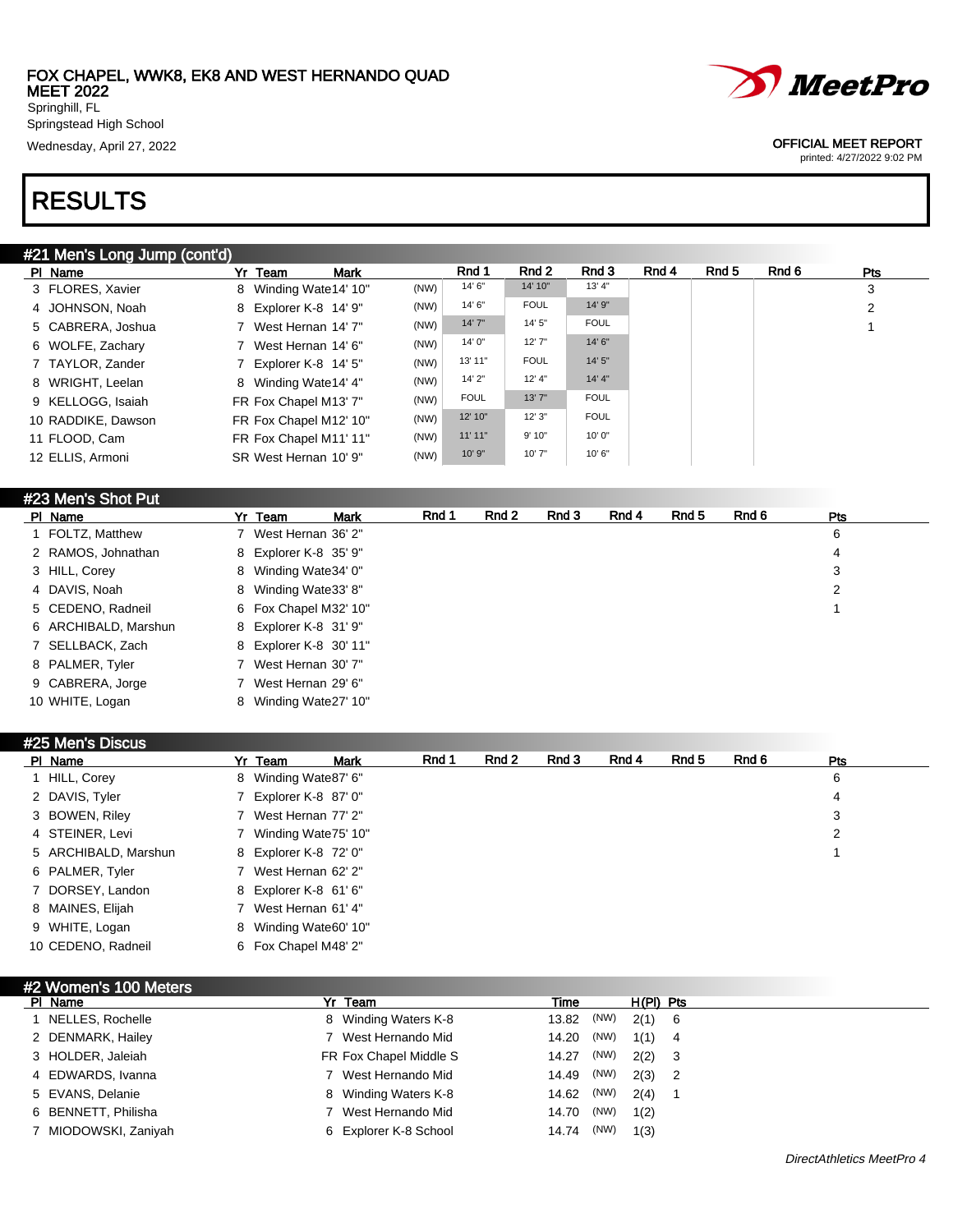

printed: 4/27/2022 9:02 PM

Springstead High School

Wednesday, April 27, 2022 OFFICIAL MEET REPORT

# RESULTS

| #2 Women's 100 Meters (cont'd) |                       |                       |                   |             |  |  |  |  |  |  |  |  |
|--------------------------------|-----------------------|-----------------------|-------------------|-------------|--|--|--|--|--|--|--|--|
|                                | PI Name               | Team                  | Time              | $H(PI)$ Pts |  |  |  |  |  |  |  |  |
|                                | 8 RICHARDSON, Freedom | 8 Explorer K-8 School | 14.87 (NW)        | 2(5)        |  |  |  |  |  |  |  |  |
|                                | 9 SQUIRES, Alyssa     | 8 Explorer K-8 School | 16.24 (NW) $1(4)$ |             |  |  |  |  |  |  |  |  |
|                                | RIVERA, Marialy       | Winding Waters K-8    | NT                |             |  |  |  |  |  |  |  |  |

| #4 Women's 200 Meters |  |  |
|-----------------------|--|--|
|                       |  |  |

| PI Name              | Yr Team                 | $H(PI)$ Pts<br>Time          |  |
|----------------------|-------------------------|------------------------------|--|
| DENMARK, Hailey      | 7 West Hernando Mid     | (NW)<br>29.02<br>2(1)<br>- 6 |  |
| 2 HOLDER, Jaleiah    | FR Fox Chapel Middle S  | (NW)<br>2(2)<br>30.27<br>-4  |  |
| 3 HART, Kenderlyn    | 6 Fox Chapel Middle S   | (NW)<br>31.62<br>1(1)<br>- 3 |  |
| 4 EDWARDS, Ivanna    | West Hernando Mid       | (NW)<br>1(2)<br>31.79<br>- 2 |  |
| 5 MIODOWSKI, Zaniyah | 6 Explorer K-8 School   | (NW)<br>2(3)<br>32.75        |  |
| 6 TOUMEY, Mary       | Winding Waters K-8<br>8 | (NW)<br>32.99<br>2(4)        |  |
| 7 ANDERSON, Reese    | Winding Waters K-8      | (NW)<br>33.07<br>1(3)        |  |
| 8 CHARLES, Nathalia  | West Hernando Mid       | (NW)<br>33.28<br>2(5)        |  |
| 9 RAMIREZ, Perla     | 6 Explorer K-8 School   | (NW)<br>33.48<br>2(6)        |  |
| 10 BROWN, Brianna    | 8 Explorer K-8 School   | (NW)<br>35.14<br>1(4)        |  |
| 11 RIVERA, Marialy   | Winding Waters K-8<br>8 | (NW)<br>36.76<br>1(5)        |  |

#### #6 Women's 400 Meters

| PI Name             | Yr Team                  | $H(PI)$ Pts<br>Time    |
|---------------------|--------------------------|------------------------|
| 1 DENMARK, Hailey   | West Hernando Mid        | 2(1) 6<br>1:08.00      |
| 2 HANSHAW, Kandace  | 8 Explorer K-8 School    | 1(1)<br>1:13.67<br>- 4 |
| 3 HART, Kenderlyn   | 6 Fox Chapel Middle S    | $2(2)$ 3<br>1:14.10    |
| 4 WAGUAK, Alyss     | 8 Winding Waters K-8     | $2(3)$ 2<br>1:17.54    |
| 5 CHARLES, Nathalia | 7 West Hernando Mid      | 1(2)<br>1:17.65        |
| 6 LACORTE, Karissa  | FR Fox Chapel Middle S   | 1:17.89<br>2(4)        |
| 7 KEAN, Sophie      | West Hernando Mid        | 1:21.13<br>2(5)        |
| 8 WILLIAMS, Jamiyah | 8 Winding Waters K-8     | 1:21.45<br>1(3)        |
| 9 DODD, Lyla        | 6 Fox Chapel Middle S    | 2(6)<br>1:23.27        |
| 10 HUGHES, Ta'Nyah  | 7 Explorer K-8 School    | 1:24.43<br>1(4)        |
| 11 PUGH, Mckenzie   | Winding Waters K-8<br>6. | 1:24.88<br>1(5)        |
| 12 BAEZ, Jailynne   | 8 Explorer K-8 School    | 1:25.95<br>1(6)        |

#### #8 Women's 800 Meters

| PI Name            | Yr Team               | Time      | Pts |  |
|--------------------|-----------------------|-----------|-----|--|
| ALLEN, Olivia      | 8 Explorer K-8 School | 3:09.97   | 6   |  |
| 2 MENA, Evony      | 6 Explorer K-8 School | 3:15.04   | 4   |  |
| 3 HERBERT, Selena  | 8 Explorer K-8 School | 3:28.52   | 3   |  |
| 4 LAWTON, Zoie     | 6 Winding Waters K-8  | 3:30.02   | າ   |  |
| 5 AHRENS, Bailey   | 6 Winding Waters K-8  | 3:36.96   |     |  |
| 6 GERAGHTY, Olivia | 6 Winding Waters K-8  | 3:55.92   |     |  |
| 7 HUNT, Ava        | 7 West Hernando Mid   | 4:38.14   |     |  |
| PRASOLOV, Dasha    | West Hernando Mid     | <b>NT</b> |     |  |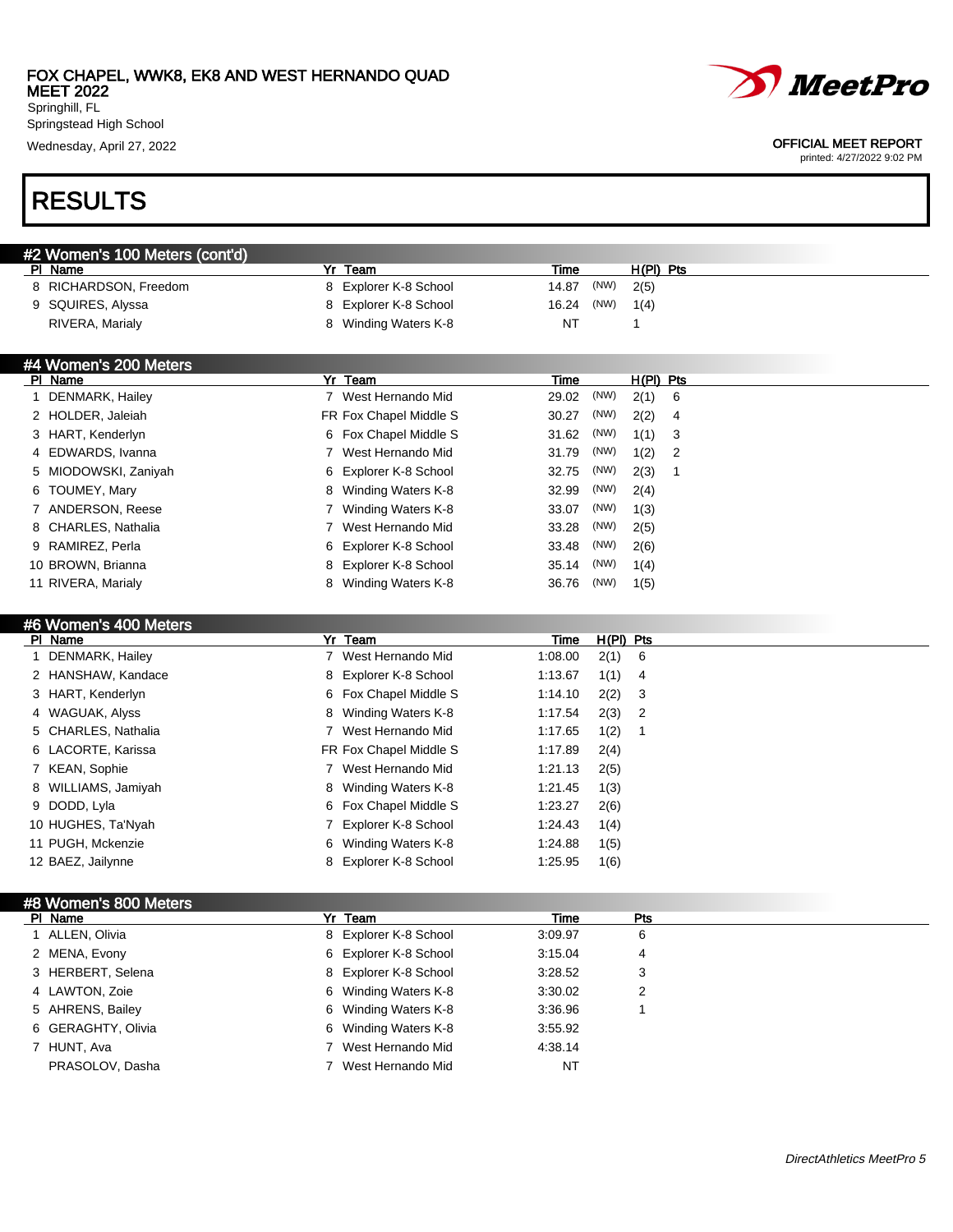Springstead High School

# RESULTS

| <u>#10 Non Scor</u> ing 800 |                                    |           |  |
|-----------------------------|------------------------------------|-----------|--|
| PI Name                     | Yr<br>Team                         | Time      |  |
| CHAMPLIN, Savannah          | 7 Winding Waters K-8               | 3:32.94   |  |
| 2 SURUJBALI, Leena          | 7 Explorer K-8 School              | 3:38.40   |  |
| 3 PARFITT, Destinee         | 7 Explorer K-8 School              | 3:42.45   |  |
| 4 RINK, Addisyn             | 6 Fox Chapel Middle S              | 3:57.44   |  |
| 5 STORY, Jeniyah            | Explorer K-8 School<br>6           | 4:06.99   |  |
| 6 BAEZ, Joelynnette         | 7 Explorer K-8 School              | 4:21.47   |  |
| 7 AMATO, Madison            | 7 Explorer K-8 School              | 4:24.07   |  |
| 8 TILLSON, Kayleigh         | 6 Explorer K-8 School              | 4:28.36   |  |
| 9 NEWTON, Juleea            | 7 Explorer K-8 School              | 4:31.37   |  |
| 10 KELLY, Tristani          | Explorer K-8 School<br>6           | 4:40.27   |  |
| 11 SCLESKY, Deja            | 7 Explorer K-8 School              | 4:41.16   |  |
| 12 LERRO, Gianna            | 7 Explorer K-8 School              | 4:41.84   |  |
| 13 CASIANO, Carla           | 6 Explorer K-8 School              | 4:46.82   |  |
| 14 PATEL, Prina             | Explorer K-8 School<br>$7^{\circ}$ | 4:50.97   |  |
| 15 RIVERA, Ella             | 6 Explorer K-8 School              | 4:56.12   |  |
| 16 MARCHESE, Hailey         | Explorer K-8 School<br>6           | 5:05.31   |  |
| 17 TURNEY, Abigail          | Explorer K-8 School                | 5:12.04   |  |
| 18 MORGAN, Savannah         | Explorer K-8 School<br>6           | 5:14.23   |  |
| BAUER, Veda                 | Winding Waters K-8<br>6            | NT        |  |
| CONNELL, Lilly              | Winding Waters K-8<br>8            | <b>NT</b> |  |
| FLOWERS, Faysia             | Fox Chapel Middle S<br>6           | NT        |  |
| MARTINEZ, Leilani           | Explorer K-8 School<br>6           | <b>NT</b> |  |
| PACKARD, Riley              | Winding Waters K-8                 | <b>NT</b> |  |
| PINERO, Zyomara             | 7 Explorer K-8 School              | <b>NT</b> |  |

#### #12 Women's 1600 Meters

| PI Name            | Yr Team               | Time    | Pts |  |
|--------------------|-----------------------|---------|-----|--|
| ALLEN, Olivia      | 8 Explorer K-8 School | 6:58.15 |     |  |
| 2 MENA, Evony      | 6 Explorer K-8 School | 7:44.40 |     |  |
| 3 PACKARD, Riley   | 7 Winding Waters K-8  | 8:22.12 |     |  |
| 4 GERAGHTY, Olivia | 6 Winding Waters K-8  | 8.34.31 |     |  |
| 5 TAYLOR, Abigail  | Explorer K-8 School   | 8:56.62 |     |  |

### #13 Women's 100m Hurdles

| PI Name               | Yr Team                 | Time  |      | $H(PI)$ Pts |  |
|-----------------------|-------------------------|-------|------|-------------|--|
| 1 HOLDER, Jaleiah     | FR Fox Chapel Middle S  | 18.98 | (NW) | $2(1)$ 6    |  |
| 2 RICHARDSON, Freedom | 8 Explorer K-8 School   | 19.49 | (NW) | $1(1)$ 4    |  |
| 3 HART, Kenderlyn     | 6 Fox Chapel Middle S   | 20.70 | (NW) | $2(2)$ 3    |  |
| 4 BROWN, Brianna      | 8 Explorer K-8 School   | 21.86 | (NW) | $2(3)$ 2    |  |
| 5 GRIEVES, Rose       | 7 West Hernando Mid     | 22.40 | (NW) | 2(4)        |  |
| 6 ARCAROLA, Gabriella | 7 West Hernando Mid     | 22.56 | (NW) | 2(5)        |  |
| 7 LACORTE, Karissa    | FR Fox Chapel Middle S  | 22.69 | (NW) | 1(2)        |  |
| 8 SQUIRES, Alyssa     | 8 Explorer K-8 School   | 22.96 | (NW) | 1(3)        |  |
| 9 WILLIAMS, Jamiyah   | 8 Winding Waters K-8    | 23.58 | (NW) | 1(4)        |  |
| 10 DE JESUS, Alanis   | Winding Waters K-8<br>8 | 23.64 | (NW) | 1(5)        |  |
| 11 SEVOR, Riley       | 7 West Hernando Mid     | 29.70 | (NW) | 2(6)        |  |



### Wednesday, April 27, 2022 OFFICIAL MEET REPORT

printed: 4/27/2022 9:02 PM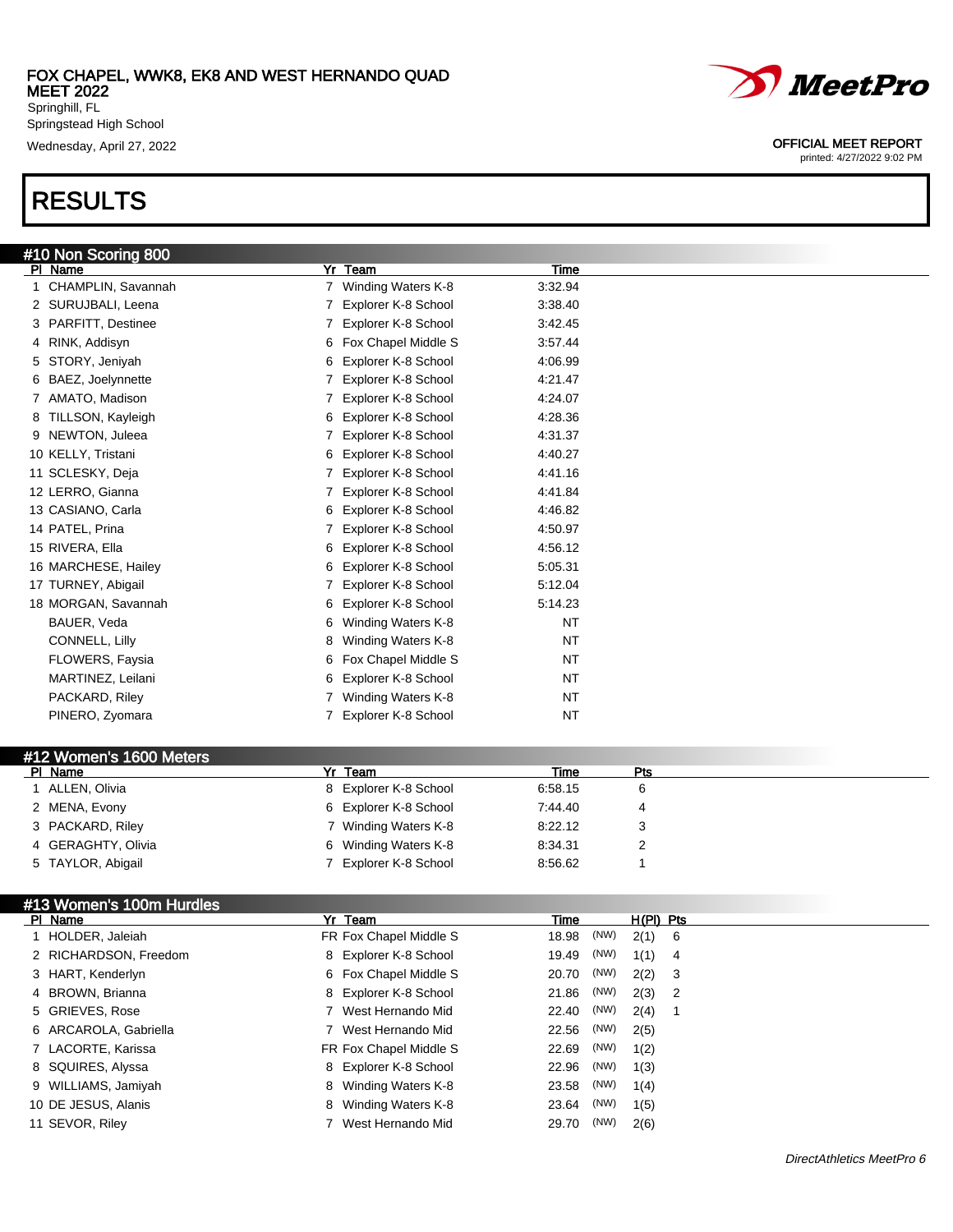#### FOX CHAPEL, WWK8, EK8 AND WEST HERNANDO QUAD MEET 2022

Springhill, FL Springstead High School

Wednesday, April 27, 2022 OFFICIAL MEET REPORT

# RESULTS

| #13 Women's 100m Hurdles (cont'd) |   |                       |                         |            |       |       |            |             |     |     |
|-----------------------------------|---|-----------------------|-------------------------|------------|-------|-------|------------|-------------|-----|-----|
| PI Name                           |   |                       | Team<br>Yr              |            |       |       | Time       | $H(PI)$ Pts |     |     |
| ACEVEDO, Rayne                    |   |                       | Winding Waters K-8<br>6 |            |       |       | <b>NT</b>  | 1           |     |     |
|                                   |   |                       |                         |            |       |       |            |             |     |     |
| #16 Women's 4 x 100m Relay        |   |                       |                         |            |       |       |            |             |     |     |
| PI Team                           |   |                       |                         |            |       |       |            | Time        | Pts |     |
| Winding Waters K-8 School (A)     |   |                       |                         |            |       |       |            | 59.41       | 6   |     |
| 2 Explorer K-8 School (A)         |   |                       |                         |            |       |       |            | 1:00.36     | 4   |     |
| 3 West Hernando Middle School (A) |   |                       |                         |            |       |       |            | 1:04.73     | 2   |     |
|                                   |   |                       |                         |            |       |       |            |             |     |     |
| #18 Women's 4 x 400m Relay        |   |                       |                         |            |       |       |            |             |     |     |
| PI Team                           |   |                       |                         |            |       |       |            | <b>Time</b> | Pts |     |
| Winding Waters K-8 School (A)     |   |                       |                         |            |       |       |            | 5:17.35     | 6   |     |
| 2 West Hernando Middle School (A) |   |                       |                         |            |       |       |            | 5:28.60     | 4   |     |
| 3 Explorer K-8 School (A)         |   |                       |                         |            |       |       |            | 5:47.74     | 2   |     |
| 4 Fox Chapel Middle School (A)    |   |                       |                         |            |       |       |            | 6:04.09     |     |     |
|                                   |   |                       |                         |            |       |       |            |             |     |     |
|                                   |   |                       |                         |            |       |       |            |             |     |     |
| #20 Women's High Jump             |   |                       |                         |            |       |       |            |             |     |     |
| PI Name                           |   | Yr Team               | <b>Mark</b>             | 3' 8''     | 3'10" | 4' 0" | 4'2"       |             |     | Pts |
| 1 HANSHAW, Kandace                |   | 8 Explorer K-8 4' 2"  |                         | O          | O     | O     | <b>XXO</b> |             |     | 6   |
| 2 ACEVEDO, Rayne                  | 6 | Winding Wate4' 0"     |                         | O          | XXO   | XXO   | XXX        |             |     | 4   |
| HANKINS, Prayley                  | 6 | Winding WateNH        |                         | <b>XXX</b> |       |       |            |             |     |     |
| RODRIGUEZ, Isabella               |   | <b>Winding WateNH</b> |                         | <b>XXX</b> |       |       |            |             |     |     |

ATKINS, Katianna 7 West Hernan NH BECKER, Sierra 7 West Hernan NH SANCHEZ, Jaylene 7 West Hernan NH TAYLOR, Abigail 7 Explorer K-8 NH

#### #22 Women's Long Jump Pl Name 3 Yr Team 3 Mark 3 Rnd 1 Rnd 2 Rnd 3 Rnd 4 Rnd 5 Rnd 6 Pts 1 BENNETT, Philisha 7 West Hernan 13' 10" (NW) 6 2 HANSHAW, Kandace a 8 Explorer K-8 13' 6" (NW) 4 AMSHAW, Kandace 4 AMSHAW, Andrew Base 3 AMSHAW, A 3 EDWARDS, Ivanna 7 West Hernan 12' 3" (NW) 3 4 CURRIER, Emily 8 Explorer K-8 12' 2" (NW) 2 A CURRIER, Emily 2 5 TOUMEY, Mary 8 Winding Wate11' 3" (NW) 1 (NW) 1 (NW) 1 (NW) 6 CHARLES, Nathalia 7 West Hernan 10' 10" (NW) 7 RAMIREZ, Perla 6 Explorer K-8 10' 8" (NW) 8 COCHRANE, Mackenzie 6 Fox Chapel M7' 7" (NW) 8 RINK, Addisyn 6 Fox Chapel M7' 7" (NW) 10 FLOWERS, Faysia 6 Fox Chapel M6' 1" (NW) ACEVEDO, Rayne 6 Winding WateNM ROSS, Kaylyn 8 Winding WateFOUL

| #24 Women's Shot Put |                    |    |                        |      |       |       |       |       |       |       |     |
|----------------------|--------------------|----|------------------------|------|-------|-------|-------|-------|-------|-------|-----|
|                      | PI Name            | Yr | Team                   | Mark | Rnd 1 | Rnd 2 | Rnd 3 | Rnd 4 | Rnd 5 | Rnd 6 | Pts |
|                      | 1 GARCIA, Leah-Sky |    | 8 Explorer K-8 25' 10" |      |       |       |       |       |       |       | ĥ.  |
|                      | 2 SIMPSON, Alanna  |    | West Hernan 22' 7"     |      |       |       |       |       |       |       | 4   |
|                      | 3 ANDERSON, Reese  |    | Winding Wate22' 3"     |      |       |       |       |       |       |       |     |



printed: 4/27/2022 9:02 PM